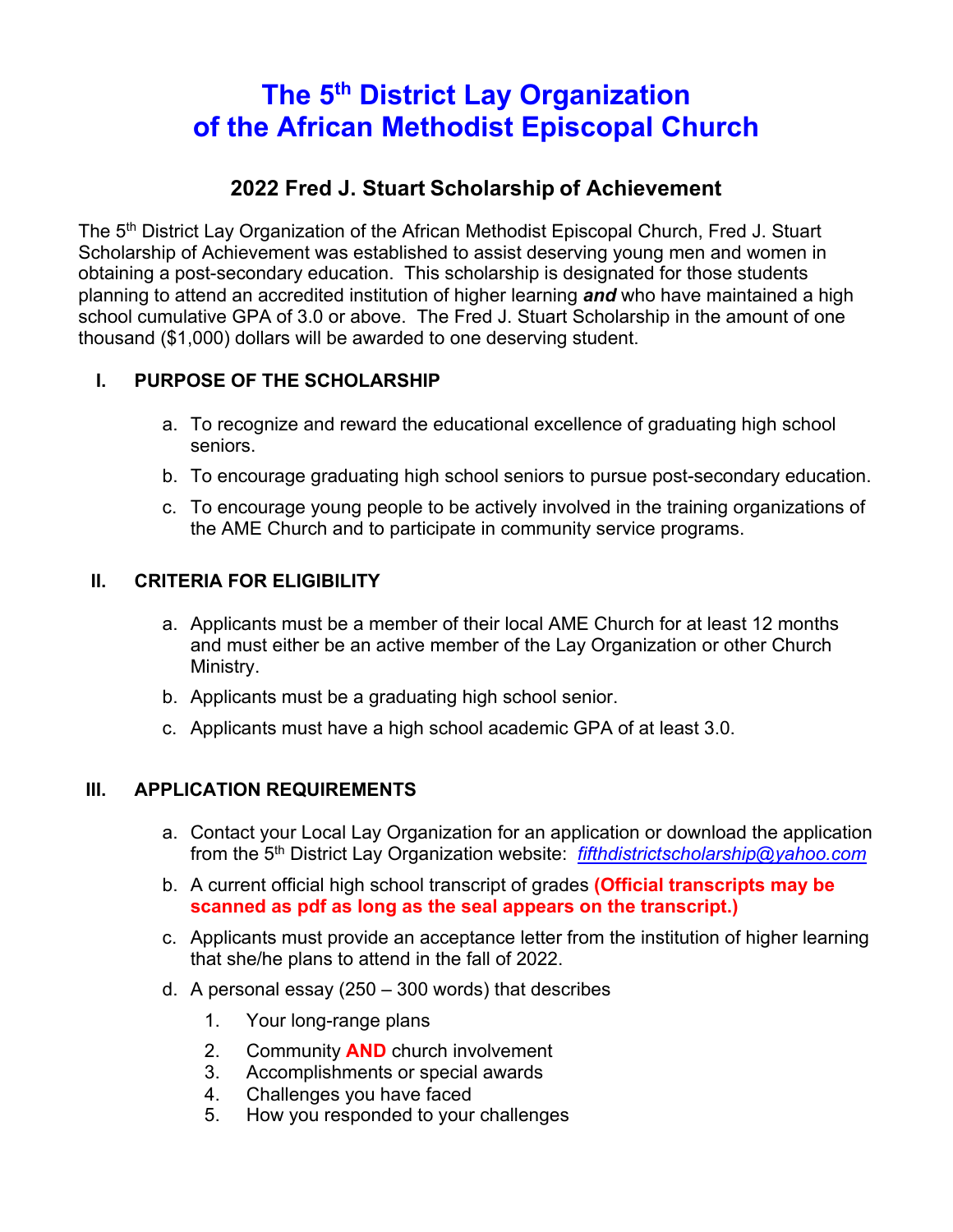- e. Three (3) letters of recommendation. (1. Teacher/Counselor; 2. Church member/Pastor; and 3. Letter from your local Lay Organization or other Church Ministry to verify church membership and participation in church programs. *LETTERS FROM RELATIVES ARE NOT ACCEPTABLE***.**
- f. A 5"x7" color photograph **must** be submitted with the application.
- g. All materials must be **postmarked or received electronically by the May 15, 2022** deadline. **NO EXCEPTIONS. [Any questions must be directed to the email address fifthdistrictscholarship@yahoo.com in a timely manner PRIOR to the deadline. PLEASE, NO PHONE CALLS.]**

#### **IV. SELECTION PROCESS**

The applicants will be scored by a judging committee comprised of members of the  $5<sup>th</sup>$  District Lay Organization of the African Methodist Episcopal Church. The judges will evaluate eligible students based on their academic record, quality of the essay, letters of recommendation, accomplishments, and the level of participation in church ministries. The winner will be announced in July 2022.

#### **V. AWARD DISTRIBUTION**

Two checks in the amount of \$500 each will be issued by 5<sup>th</sup> District Lay Organization of the African Methodist Episcopal Church in the name of the Fred J. Stuart Scholarship of Achievement to the selected student. The checks will be awarded after proof of enrollment for each semester. (Adjustments will be made for schools on the quarter system.) The first check will be issued at the beginning of the fall, and the other at the beginning of the spring semester.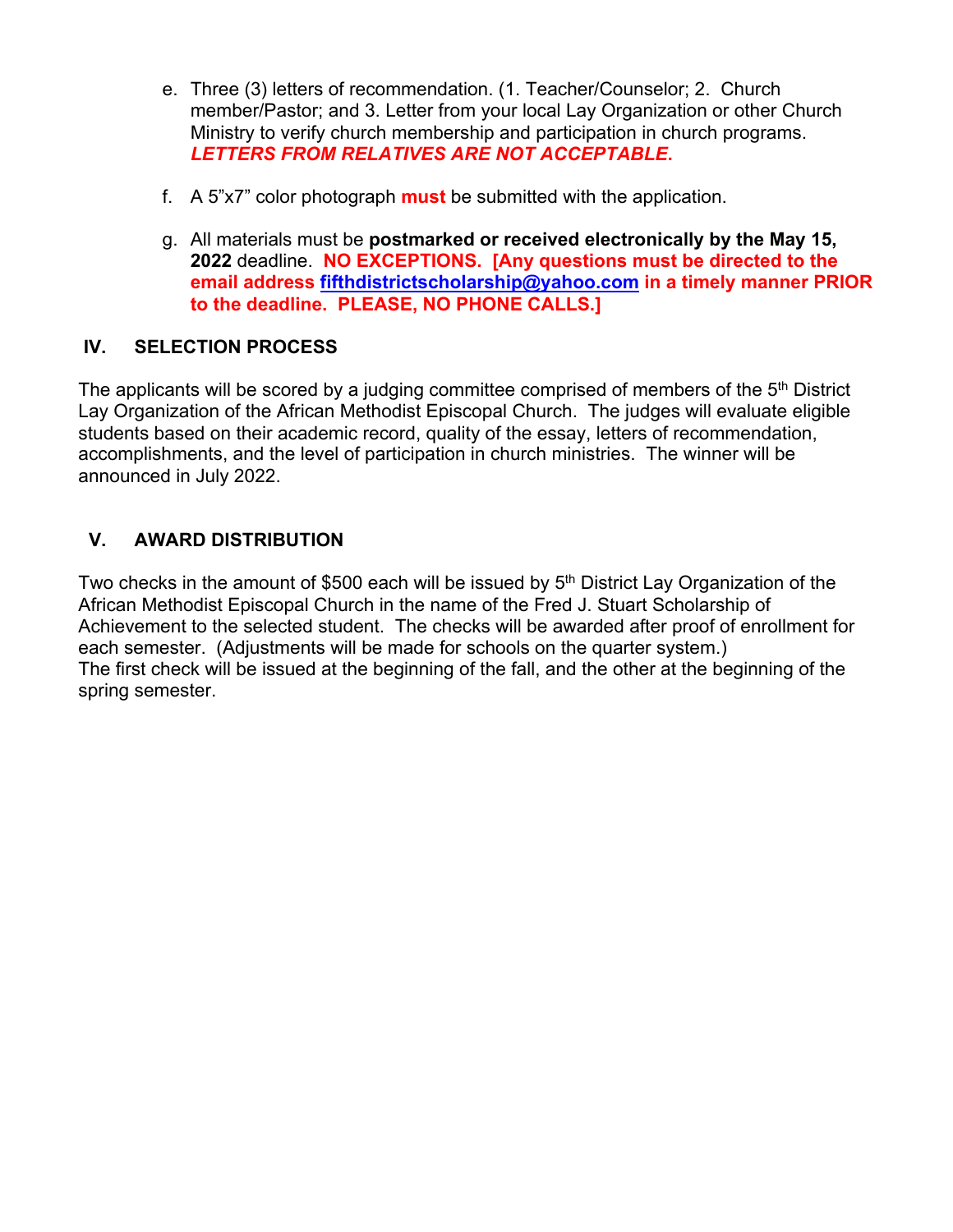#### **The 5th District Lay Organization of the African Methodist Episcopal Church**

## **2022 Fred J. Stuart Scholarship of Achievement Application**

Application Deadline: **MAY 15, 2022** (See Criteria for Eligibility – **Please Type**)

### **GENERAL INFORMATION**

| Name                                 |                                                         | Click here to enter Your Name                     |                | <b>Phone</b> Click here to enter a phone number |
|--------------------------------------|---------------------------------------------------------|---------------------------------------------------|----------------|-------------------------------------------------|
| E-mail                               |                                                         | Click here to enter an email address              |                |                                                 |
| Parent Name(s)                       | Click here to enter the name(s) of your parent(s)       |                                                   |                |                                                 |
| Parent's E-mail                      | Click here to enter the email address of your parent(s) |                                                   |                |                                                 |
| <b>Address</b>                       | Click here to enter your address                        |                                                   |                |                                                 |
| City                                 |                                                         | Click here to enter your city                     | State Zip Code |                                                 |
| <b>COLLEGE INFORMATION</b>           |                                                         |                                                   |                |                                                 |
| College you are attending            |                                                         | Click here to enter the college you are attending |                |                                                 |
| Your Major/Minor                     |                                                         | Click here to enter your Major/Minor              |                |                                                 |
| <b>College Address</b>               |                                                         | Click here to enter the address of your college   |                |                                                 |
| Click here to enter the City<br>City |                                                         |                                                   |                | State Zip Code                                  |
| <b>Church Information</b>            |                                                         |                                                   |                |                                                 |

### **Church Information**

Home Church \_\_\_\_\_\_\_\_\_\_\_\_\_\_ Annual Conference\_\_\_\_\_\_\_\_\_\_\_\_\_\_\_\_\_\_\_\_\_\_\_\_\_\_